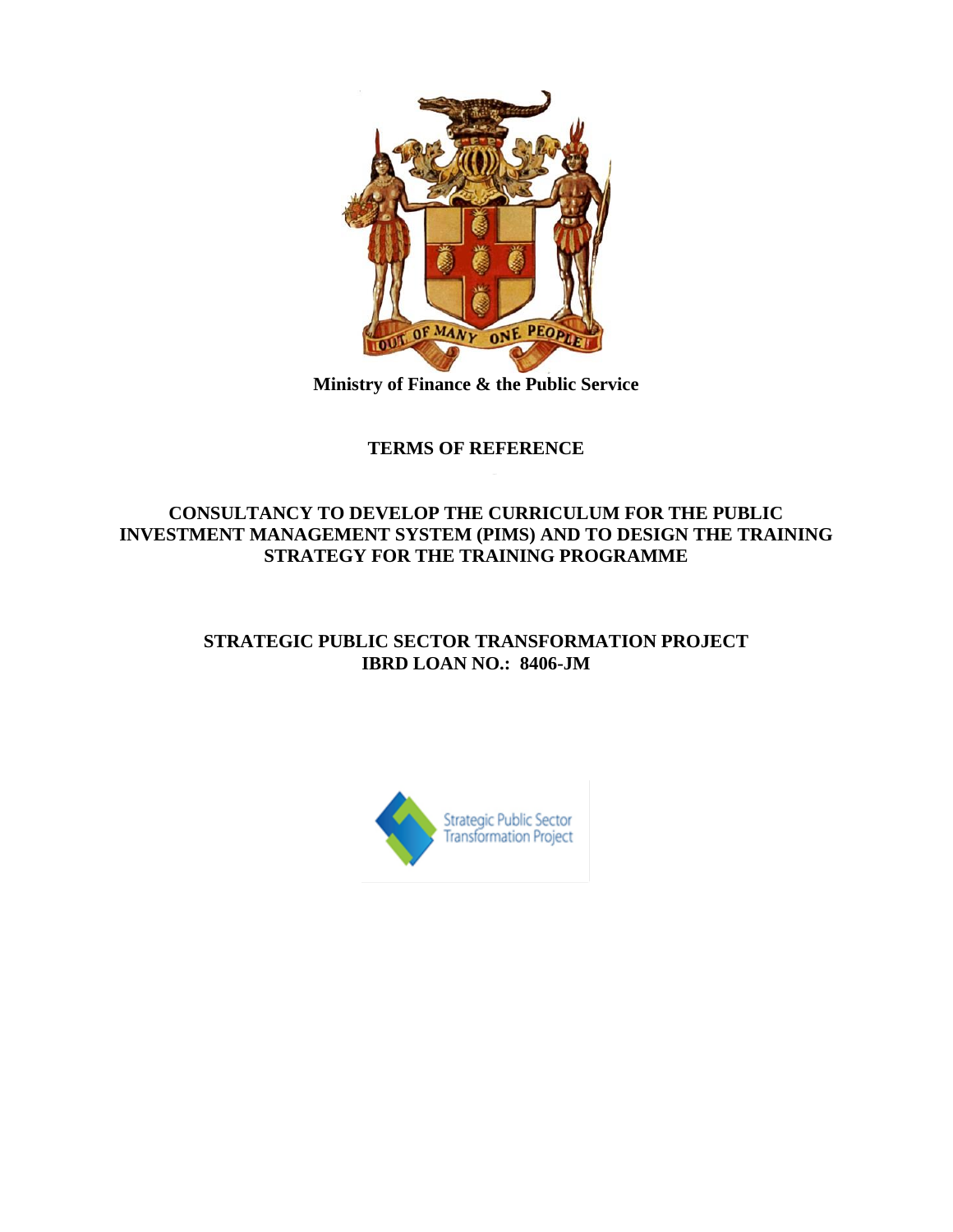#### **1. BACKGROUND**

The Government of Jamaica has pursued strategic public investment programmes for over thirty years 1 . Though there has been institutional ownership of the process, it is believed that the programmes were not streamlined and cohesive enough to allow for the anticipated outcomes. Reviews of the previous public investment frameworks, including their weaknesses, indicate that the quality of the projects, project execution in terms of physical outputs and adherence to the timelines for project execution were problematic. Notwithstanding the weaknesses, many lessons were learnt and these lessons have informed the current process of strengthening the Public Investment Management System (PIMS).

Cabinet Decision No 38/13 of October 2013 gave approval for the institutionalization of the Public Investment Management System (PIMS) and, in doing so; standardize the treatment of public investment across the public sector with respect to the entire project cycle.

A new section 48J was introduced into the FAA Act as well as a Fourth Schedule which specifies the elements of the Public Investment Management System including the main stakeholders and their roles and the intended outputs and outcomes of the PIMS. Key among these new statutes was definitions related to "public investment" and "public investment project". Amendments were also made to the PBMA with respect to public investment given that much of the public investment in Jamaica is executed through public bodies.

Since these amendments, more legislative and regulatory work has been done to further refine the PIMS and, by extension, the Public Sector Investment Programme (PSIP). In February 2015, additional amendments to both the FAA and PBMA provided for exceptions to the definition of public investment. The exception limits public investment to those undertaken by entities within the "specified public sector". The "specified public sector" is defined as the public sector minus those entities that will be certified as commercial by the Auditor General and, therefore outside of the fiscal rules, as at April 1, 2017. It is anticipated that only a few entities will qualify and the specified public sector will encompass much more than 90% of the public sector. The ambit of the PIMS and PSIP, therefore, is quite extensive in scope.

The Public Investment Management Committee (PIMC) and the Public Investment Secretariat have both been given central roles in the new Public Investment Management System (PIMS). The establishment of these bodies and clarity about their roles and responsibilities is critical to the success of the PIMS.

The role and the responsibilities of the PIMC (PIMC) and the PIMSEC are laid out in the Fourth Schedule of the Financial Administration and Audit (Amendment) Act 2014, hereinafter referred to as 'the Act'.

It is intended that PIMC will be the principal authority on PIMS in Jamaica and as such will be a key adviser to the Cabinet in terms of their executive decision making regarding the Public Sector Investment Programme (PSIP), in terms of which projects are included and which ones are not.

 $\overline{a}$ <sup>1</sup> The process pre-dates to 1978 but the World Bank Structural Adjustment Loan in 1982 sought to formalize.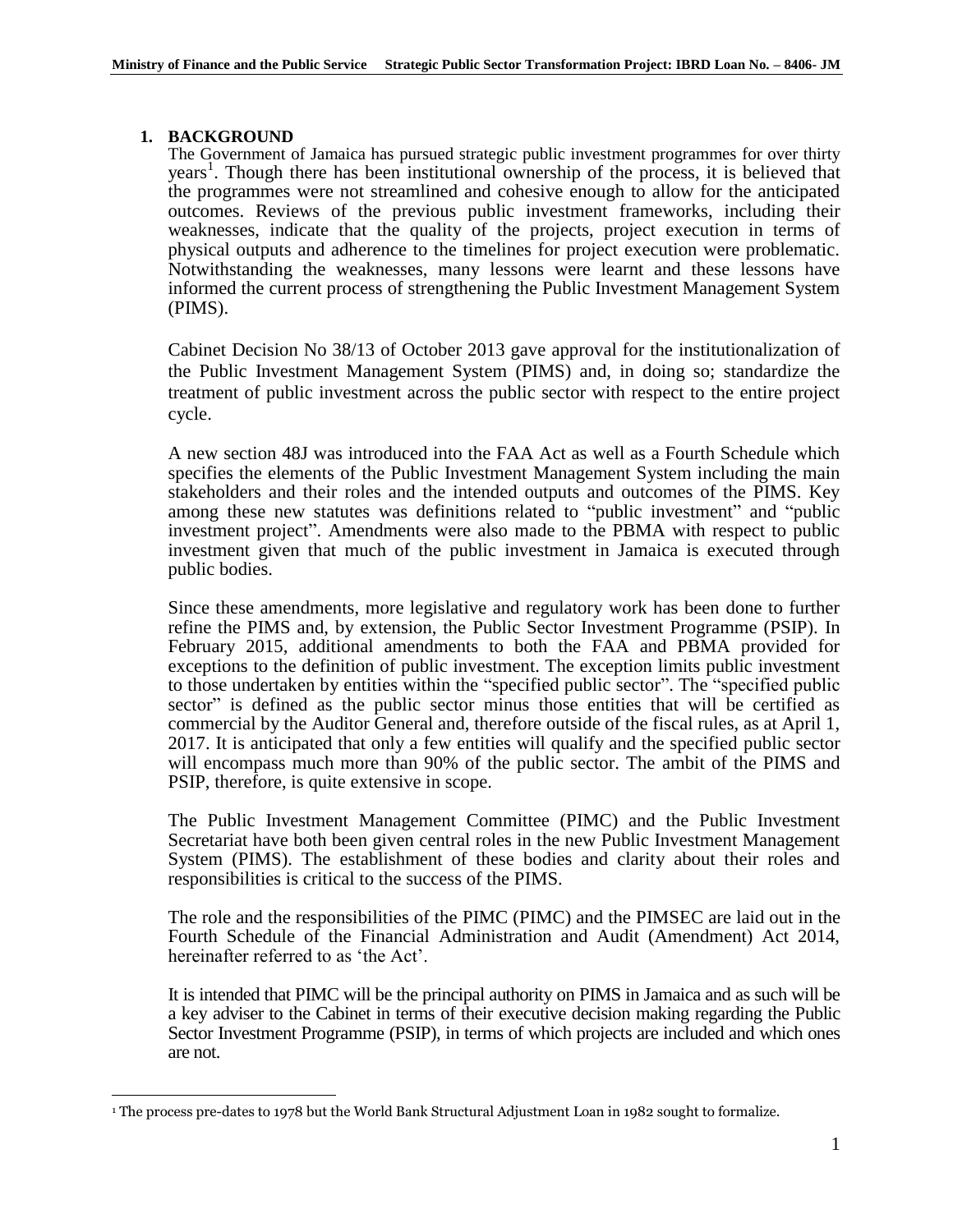PIMSEC directly supports the work of PIMC and as such has a pivotal role in the whole system. It is PIMSEC that is the 'Gatekeeper' of the entire system. Its primary objective is to provide focus, co-ordination and direction to the PIM system and in doing so, improve the quality of the projects that are approved for funding whilst at the same time weeding out unsuitable or unaffordable projects early before they can waste the country's limited resources. Like PIMC, it has no executive powers, only an advisory role; therefore, it can only be sustainable if it achieves credibility and respect. This will happen if its decisions, based objectively on policy and supporting data, are in the main accepted by PIMC and, subsequently, the Cabinet.

### **2. STRATEGIC PUBLIC SECTOR TRANSFORMATION PROJECT (SPSTP)**

The Government of Jamaica is the beneficiary of an investment loan from the World Bank to implement The **Strategic Public Sector Transformation Project (IBRD Loan No.-8406-JM).** The Project is being implemented by the Ministry of Finance and the Public Service and its Development Objective is to strengthen public resource management and support selected public sector institutions in facilitating a more enabling environment for private sector growth.

The project has five components. This consultancy falls under Component I: Strengthening the Public Investment Management System (PIMS). The components of the SPSTP are:

- **Component I:** Strengthening the Public Investment Management System
- **Component II:** Strengthening the Budget Preparation Process & Results-Based Budgeting
- **Component III:** Adaptive Public Sector Approaches to Promote Fiscal Sustainability
- **Component IV:** Modernizing the Accountant General's Department
- **Component V:** Fostering Industrial Growth and Trade Facilitation
- **Component VI:** Project Management

## **COMPONENT I**

The objective of this component is to improve public investment management through strengthening of the procedures, tools, institutions and governance mechanism of the system, and for the PSIP to incorporate public investment projects with estimated fiveyear operating and maintenance costs fully linked to long term development goals and medium-term priority areas

The implementation of a public investment management training programme for the public sector is a key output under Component I of this loan. This output must: address the various stages of the project cycle and the multi-faceted stakeholders; and be tailored to meet the capacity needs of the entire group, as well as the distinct competencies that specified groups will require.

This component will support the GOJ reform efforts through; *inter alia*, the following activities:

(i) migration of the current web-based database to a robust platform to manage all information about public investment across the project cycle and linked to the budgeting and financial systems of the country (expected to be compiled into IFMIS);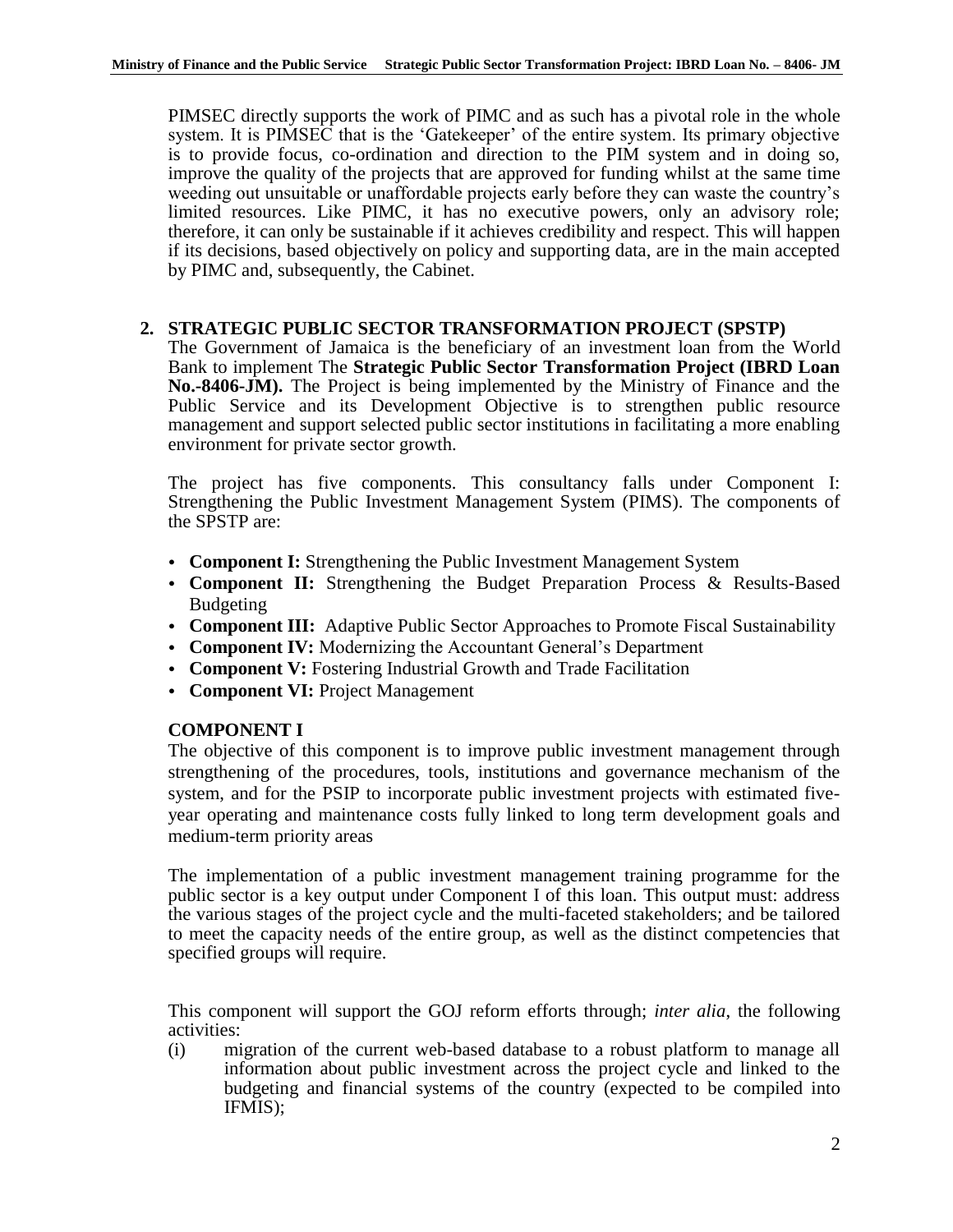- (ii) design and **implementation of a public investment management training program for public sector**; and
- (iii) reviewing legislation and carrying out dissemination activities to integrate the PIMS with the administrative systems (including procurement and human resources)

# **3. OBJECTIVES OF THIS CONSULTANCY**

This consultancy aims to enhance the capacity of the main stakeholders within the PIMS. It is oriented to:

- (i) identify training needs of Jamaican public servants on PIMS topics,
- (ii) develop a set of courses on the PIMS including curriculum, educational material and suggested methodology; and
- (iii) Recommend training strategy for the PIMS based on training needs and identified set of courses.

# **4. SCOPE OF WORK**

In order to achieve these objectives, the Consultant will be required to do the following:

### *To complete the Training Assessment*

- i. Meet with key stakeholders in the Ministry of Finance and the Public Service including the Planning Institute of Jamaica, as well as identify the MDAs which are active/ wellrepresented in the PSIP to understand the challenges they envision/being encountered as far as the implementation of the PIMS and to gage what support they require to be effective.
- ii. Review all the relevant literature, including legislation, regulations, institutional assessments, any revised structure including new job descriptions, PIMS Guidelines (*being revised as the PIMS Handbook Guidelines*), other technical work and the PSIP database that will directly inform: the training needs' assessment, competency profiles and curriculum development for the PIMS Training Programme.
- iii. Assess the offering of local tertiary institutions to identify if there is local capacity to deliver this training and make recommendations, where applicable, as to how this capacity can be enhanced where it does exist or developed where it does not exist.

## *To develop the Curriculum/ Content (topics and coursework)*

iv. Review all the relevant training material, including PIMS Guidelines (*PIMS Handbook Guidelines being revised*), to: develop a set of modules and related educational material that provides at least a general/systemic overview of the Public Investment Management System (graphic illustration) and dissects each component by function or purpose, output and main stakeholder; present an overview of the Jamaican project cycle, with its different specifications according to each main stakeholder (PIOJ, MOF, DBJ, MDA, others).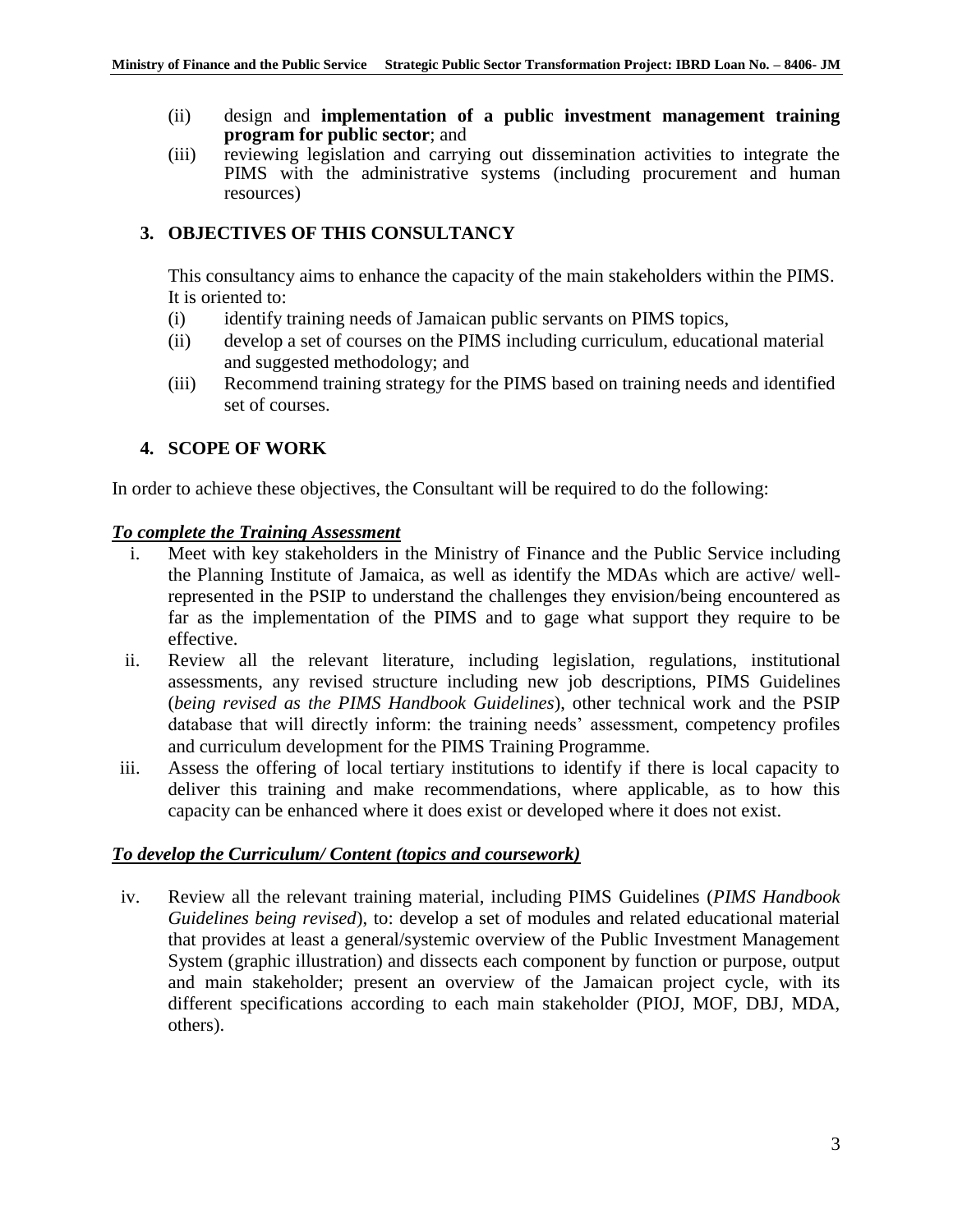## *Recommend Training Strategy for Curriculum*

- v. Prepare detailed Training Strategy that: identifies the mechanisms through which training will be developed, accredited and delivered and the time frame for each. Consideration should be given to a mix delivery where some of the training could be executed by internal stakeholders given GOJ's internal systems and rules. The mix could encompass classroom, onsite or online. Emphasis should be on the building of specific competencies within the project cycle management and public investment portfolio management.
- vi. Design a TOR to support the hiring of a training institution with capacity and experience to execute the designed training strategy.

### **DELIVERABLES**

In accordance with the objectives and scope of work, the consultant should present the following deliverables:

| <b>Key Deliverables</b>                                                                       | Proposed Timeline                     | <b>Standard for Delivery</b>                                                                                                                                                                                                                                                                         |
|-----------------------------------------------------------------------------------------------|---------------------------------------|------------------------------------------------------------------------------------------------------------------------------------------------------------------------------------------------------------------------------------------------------------------------------------------------------|
| Work Plan and associated<br>1.<br>Gantt Chart outlining the<br>assignment to be<br>undertaken | 2 weeks after signing<br>of contract  | A time-bound Work Plan in Microsoft<br>Word identifying activities,<br>methodology and required resources,<br>this should be linked to a Gantt<br>outlining tasks, duration and start and<br>end dates. The format of the<br>document should be agreed prior to<br>submission                        |
| Draft Report on the<br>2.<br><b>Training Assessment</b>                                       | To be determined by<br>the work plan  | The report should include findings<br>and recommendations emanating<br>from items (i-iii) identified in Section<br>4 of the Scope of Work.                                                                                                                                                           |
| Draft Curriculum<br>3.                                                                        |                                       | The set of modules and related<br>materials developed in accordance<br>with Section $4 \times$ (iv) in the scope of<br>works.                                                                                                                                                                        |
| Draft Consultants report<br>4.                                                                | To be determined by<br>the work plan  | The Report should include:<br>(a) the standard for delivery<br>associated with deliverables 1, 2,3 and<br>the detailed training strategy as<br>described in Section $4(v)$ in the Scope<br>of Work, (b) TOR to support the hiring<br>of a training/consultancy firm as<br>detailed in Section 4 (vi) |
| <b>Final Report</b><br>5.                                                                     | Three weeks before<br>end of contract | Should encompass final accepted key<br>deliverables $(1 - 4)$ , strategy and<br>methodologies and TOR to include all<br>agreed changes and submitted within<br>the timeframe agreed.                                                                                                                 |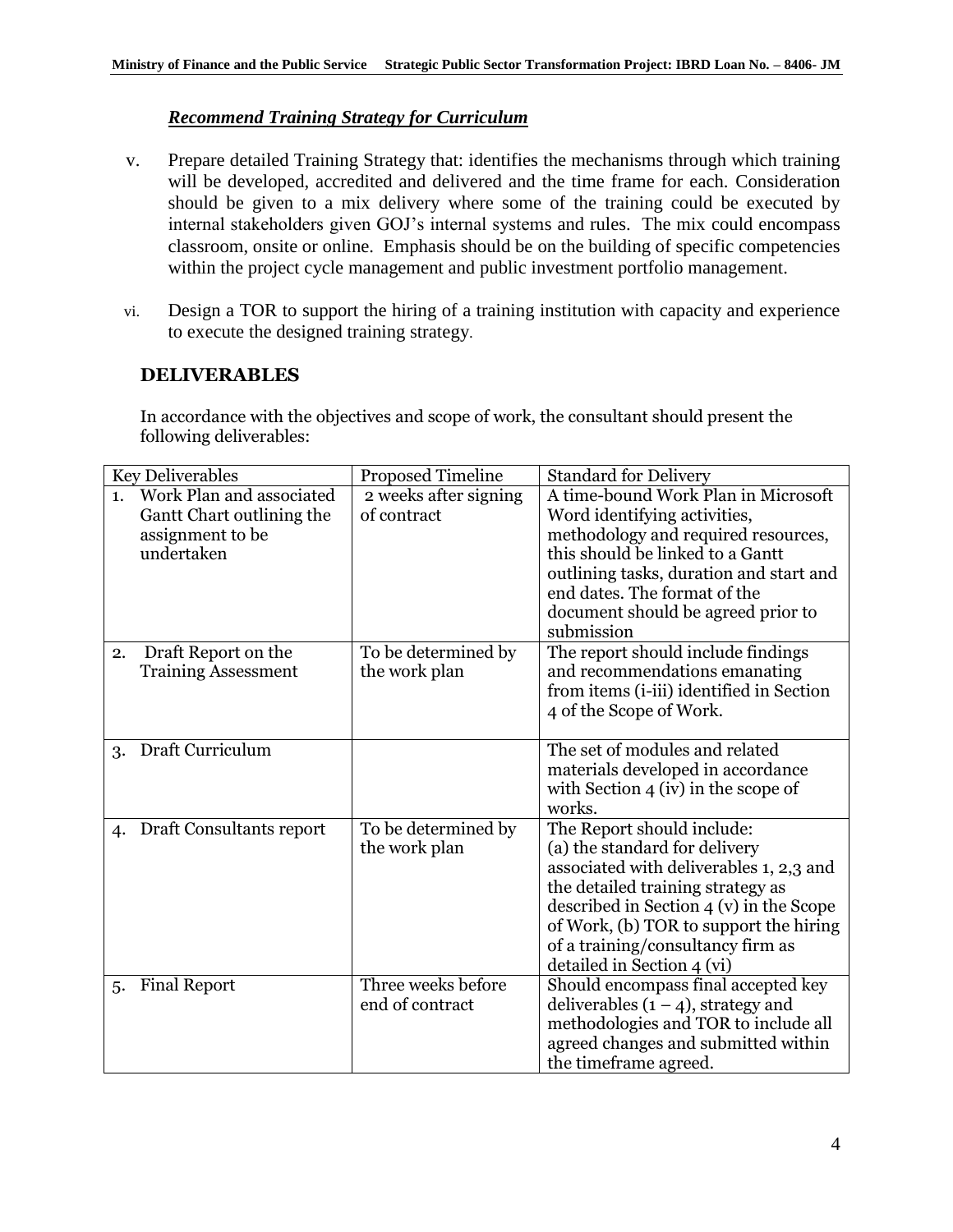#### **5. CHARACTERISTICS OF THE CONSULTANCY**

- Level of effort: Full time level of effort of Six (6) consulting months will be required.
- Duration of contract: The Consultancy will begin August 2018 and will conclude in February 2019
- Location: Jamaica
- Type of Consultancy: Consultancy Firm or team of Consultants
- Type of contract: Lump sum.

### **6. RESOURCES**

The following is a list of some of the key resources that are important to development of the Curriculum and Dissemination Strategy for the PIMS Training Programme.

- The Financial Administration and Audit (FAA) Act, 2014 & 2015
- The Public Bodies Management and Accountability Act, 2014 & 2015
- The FAA (Fiscal Responsibility Framework) Regulations 2015
- The Public Sector Investment Programme Policy Paper, FY 2016/2017
- The Public Investment Management System Guidelines 2015 (*Revised PIMS Handbook Guidelines*)
- Institutional Capacity Assessment of Government of Jamaica's Readiness to Implement the PIMS
- Jamaica: Policy and Institutional Framework for the Implementation of a Public-Private-Partnership Program
- The Public Sector Investment Programme (PSIP) in Jamaica, 1982 2000: Lessons Learnt

### **7. KEY EXPERTS' QUALIFICATION, EXPERIENCE AND COMPETENCE FOR THE ASSIGNMENT**

- **a)** Curriculum Development and Assessment Specialist
- **b)** Organizational/Training Development Specialist
- **c)** Project Management Specialist

### *Curriculum Development and Assessment Specialist*

- At least a Masters' degree in one of these areas: Curriculum Development; Education, Public Policy.
- Five years' experience in curriculum development including training manuals, preferably for the public sector.
- Five years' experience in curriculum assessment that has been successfully certified and accredited.

### *Organizational/Training Development Specialist*

- At least a Masters' degree in one of these areas Human Resource Management, Business Administration, Strategic Management or Organizational Development
- At least 5 years' experience in institutional analysis and diagnosis
- Should have worked in a public sector organization for at least 5 years
- At least 5 years' experience in the development of training strategies

### *Project Management Specialist*